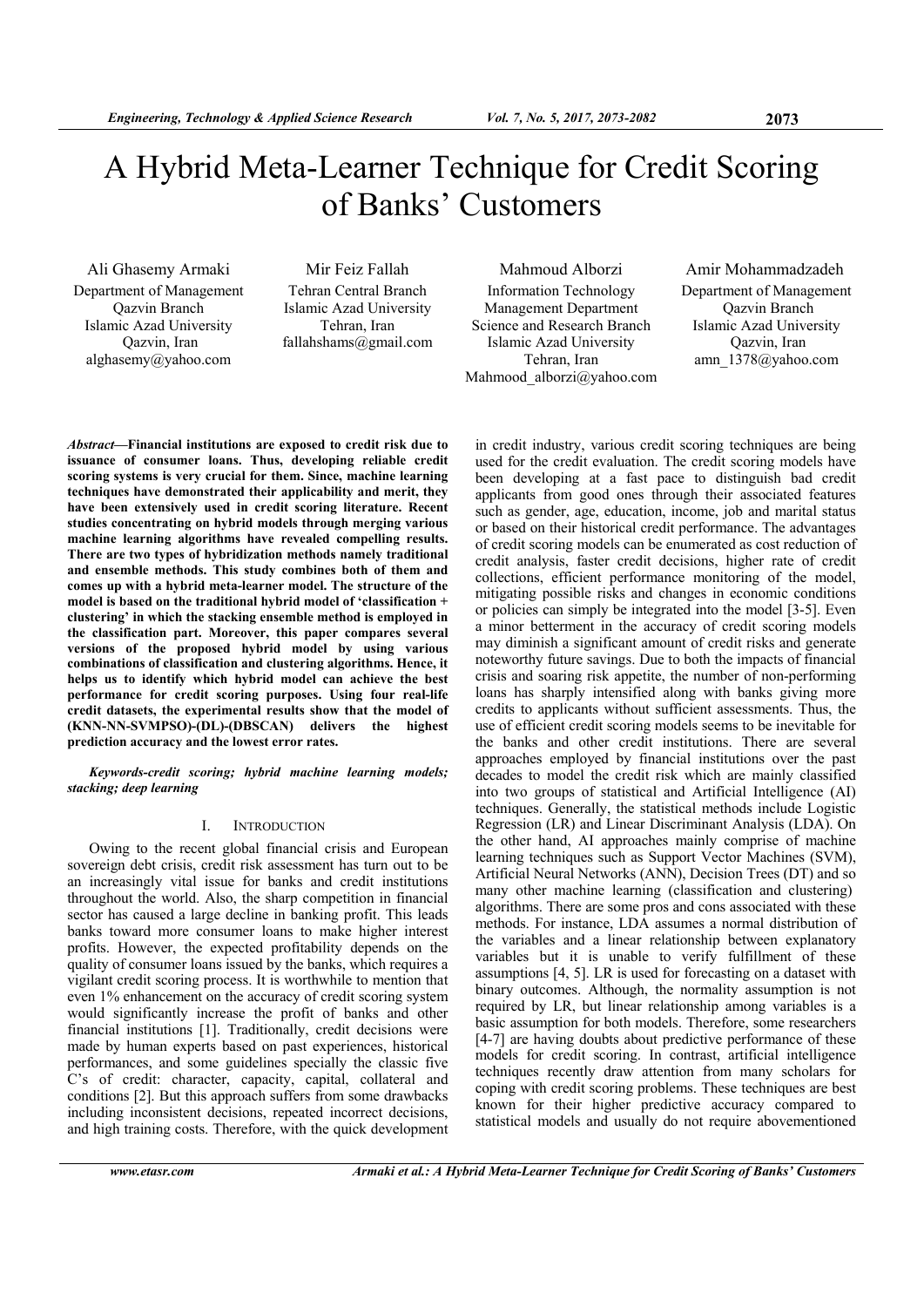assumptions. For example, ANN which simulates the human brain's mechanism on the computer environment does not need any assumptions and in the field of credit scoring, it performs much better than its classical rivals including LR and LDA [8- 13]. In general, it can be said that AI methods are superior to traditional ones [14-16]. In recent years, many researchers have focused on the development of machine learning techniques for credit scoring applications. One of the methods that they are using to improve the performance machine learning algorithms is the hybridization. These researchers believe that the credit scoring models which are built by combing classification (supervised learning) and clustering (unsupervised learning) techniques have the ability to outperform sole machine learning methods [12, 17-20].

In this study, a new hybrid method is introduced for credit scoring which is based on a combination of traditional hybrid and stacking ensemble methods. The idea comes from the traditional hybrid model of classification plus clustering. This is because clustering is considered as an unsupervised learning method and it cannot differentiate data precisely like supervised methods. Accordingly, a classifier or set of classifiers can be trained first, and then its output is used as the input for the clustering method to enhance the clustering outcomes [21]. In this model, instead of using a single classification algorithm in the first part of the hybrid model, we adopt a stacking ensemble method and in the second part several clustering algorithms will be interchangeably used. Also, this model benefits from a deep learning algorithm as the meta-learner classifier. It is believed that the superior learning capacity of deep learning can improve the predictive accuracy of the new hybrid credit scoring model. This study has chosen various types of classifiers and clusterers to be used in this hybrid model. In the relevant literature, many studies have developed hybrid credit rating models only by choosing single learning algorithms as the baselines (traditional hybrid models) but this study adopts the stacking ensemble method as the baseline of the hybrid model. Moreover, this paper tries to compare several versions of the proposed hybrid model by using various combinations of classification and clustering algorithms. Thus, it helps us to identify which hybrid model can achieve the best prediction accuracy for credit scoring purposes. The structure of the paper is as follows: Section II reviews the literature in terms of different hybrid and ensemble credit scoring models. Section III explains the data and methodology of the study and Section IV presents the experimental results and analysis. Finally, Section V concludes the study and discusses future work opportunities.

## II. LITERATURE REVIEW

In this section, the literature of machine learning in the field of credit scoring will be reviewed. When banks want to grant credit to their customers, they evaluate their credit. Through adopting a good credit scoring system, banks can classify their customers in terms of risk (probability of default), so offer them risk adjusted loans with different interest rates and collateral conditions. Therefore, optimal credit decisions can be made based on the outputs of the credit scoring models. Since the emergence of AI systems like neural networks, genetic algorithm and expert systems, these methods have been

increasingly used in financial researches and also implemented by many financial institutions specially banks. Authors in [22] adopt the four different types of traditional hybrid machine learning techniques to identify which method can achieve the best predictive results. They combine different classification and clustering algorithms such as Naïve Bayesian, Decision Tress, Logistic regression, Neural Network, K-means and Expectation Maximization. Then, they apply these hybrid models on a real credit dataset from Taiwan. Comparative results show that the "classification + classification" hybrid model outperforms the other hybrid models. This model utilizes Logistic regression and Neural Network as the first and second classifiers  $(LR + NN)$ , respectively. They state that these hybrid credit scoring models can help financial institutions make more correct decisions for issuing consumer loans with high confidence in the future. Authors in [23] study the behavior of imbalanced credit scoring datasets by different machine learning methods. Data imbalances take place when the number of defaulting customers in a dataset is typically much lower than the number of non-defaulting ones. They tested various models on five real-world credit datasets. Finally, they showed that when datasets are imbalanced, machine learning methods like decision trees, KNN, linear discriminant analysis (LDA) do no perform well. On the other hand, models such as gradient boosting and random forests have much better predictive performance. Although, decision trees (DT) is one of the most popular algorithms used in machine learning and credit scoring, it suffers from two drawbacks: 1) it's very sensitive to noise and 2) redundant features may falsify the learning process. Hence, authors in [24] suggest two ensemble methods namely Bagging-RS DT and RS-Bagging DT to deal with these problems. In these models they adopt Random Subspace (RS) and Bootstrap Aggregating (Bagging) strategies. They test these two models on Australian and German credit datasets and results show that these two models perform better than other base models. Author in [25] introduces a new solution for credit scoring problems which is based on a modified version of SVM. He mentions that since most of real credit datasets are pretty big, the use of conventional nonlinear SVMs even with high levels accuracy are computationally suboptimal. Consequently, he proposes a clustered support vector machine (CSVM) to cope with this problem. He concludes that the CSVM, despite gaining similar prediction performance, can stay relatively cheap from computational point of view. In another attempt to create an optimal credit scoring model, authors in [26] have proposed the Ensemble Classification based Supervised Clustering (ECSC) method. The main idea behind this model is that data samples from the identical class might have dissimilar characteristics or patterns. By means of supervised clustering, samples with similar characteristics or patterns are categorized into the same cluster. Hence, the training subsets, formed by mixture of clusters from diverse classes, could well express various patterns of samples, which is beneficial to enhance the variety and accuracy of base classifiers. In this paper they use base classifiers such as logistic regression, decision trees, SVM and also K-means for supervised clustering. They have applied this model along with random subspace bagging (RS-Bagging), Bagging-RS, and dynamic classifier ensemble using classification confidence (DCE-CC) on German and Australian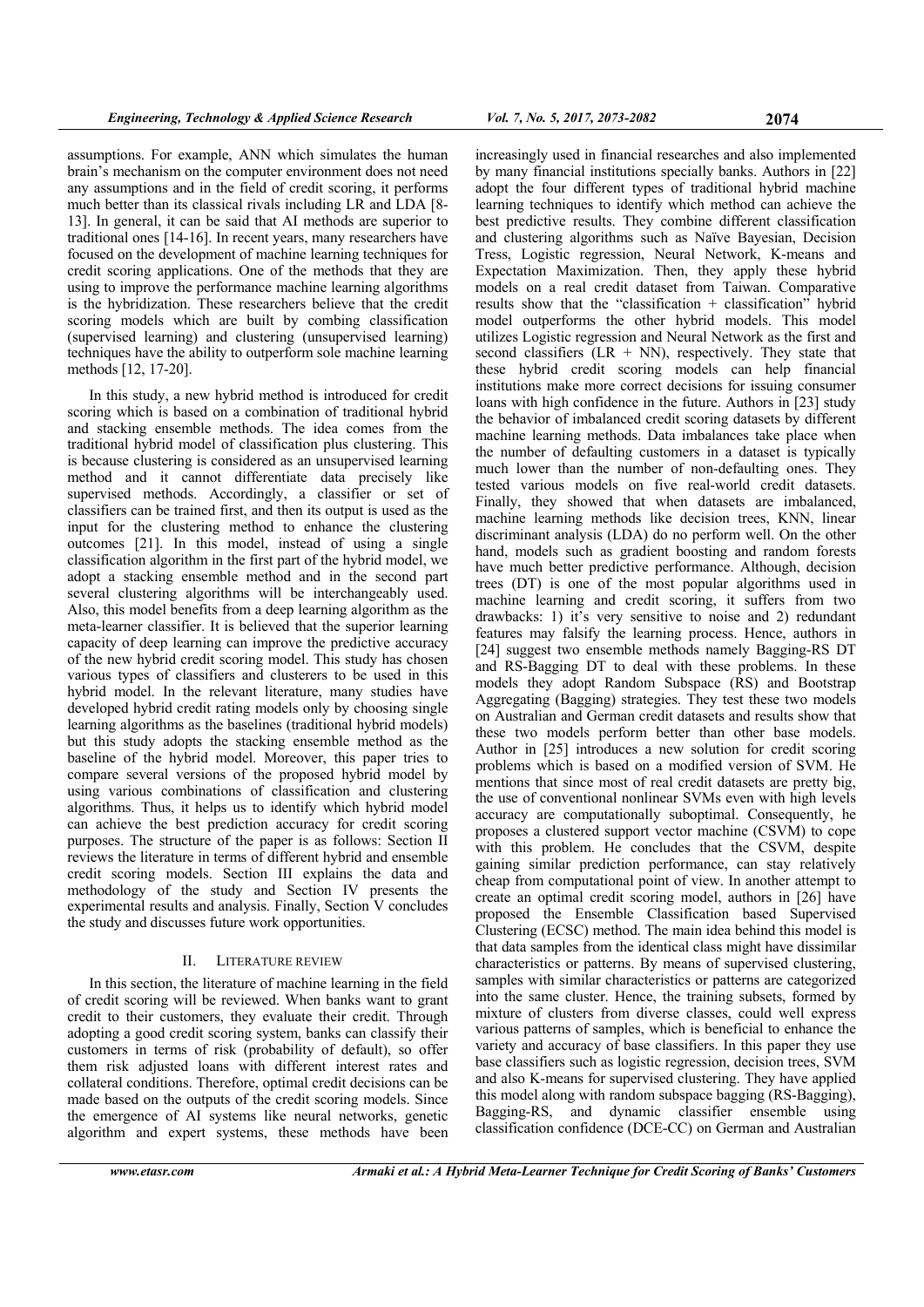credit datasets. Results show the ECSC is relatively more accurate than other models.

One of the heuristic methods used for credit scoring is fuzzy SVM based on Support Vector Data Description (SVDD) which is introduced in [27]. SVDD is based on the SVM classifier, which looks for a spherical-shaped border around a dataset to identify outliers or unique data. This approach uses SVDD to mitigate the impact of outliers and noisy data in order to improve the Fuzzy SVM learning rate. Authors adopted this model to test against the ordinary linear and nonlinear fuzzy SVM on the Australian and German credit datasets. What can be drawn as a conclusion is that although the best result is obtained by the SVDD-FSVM its superiority is negligible. In a recent study, authors in [28] introduced a model based on the combination of hybrid and ensemble methods. They believe that merging filtering and feature selection methods can perform as an effective pre-processor for machine learning models. For this reason, they have combined Multivariate Adaptive Regression Splines (MARS) and Gabriel Neighborhood Graph editing (GNG) in the hybrid modeling stage. As base classifiers, they have selected decision trees, ANN, random forests, Bayesian network and SVM. They have applied these models on seven real world credit datasets. Results illustrate that the authors' proposed model relatively improves the predictive performance relative compared with base learners.

## III. METHODOLOGY

This section describes the procedure of developing the credit scoring system introduced by this study. Generally, there are two ways to establish a hybrid machine learning model which are traditional and ensemble methods. The traditional hybridization method offers four different ways to combine machine learning algorithms. These options are (1) merging two classification algorithms, (2) merging one classification algorithm with one clustering algorithm, (3) merging one clustering algorithm with one classification algorithm, and (4) merging two clustering algorithms [22, 29]. On the other hand, ensemble methods offer sophisticated ways of hybridizing machine learning techniques. Employing ensembles is beneficial as they can overcome the three problems of base learning algorithms namely statistical, computational, and representational problems [30]. When the size of a dataset is too small compared with the potential space of hypotheses, a learning algorithm may select to yield a hypothesis from a group having the equal predictive accuracy on the training data. Thus, the statistical problem emerges in such cases if the selected hypothesis is unable to forecast new data. When a learning algorithm is trapped in an incorrect local minimum rather than finding the best hypothesis within the hypotheses space, the computational problem will arise. Lastly, the representational problem occurs when no hypothesis inside the hypotheses space is a good estimate to the correct function [31]. There are several forms of ensembles including bagging, boosting, and stacking. These techniques are frequently used in the literature of machine learning and credit scoring. Findings suggest that ensemble methods usually achieve superior predictive performance compared to other single algorithms or traditional hybrid models [26, 28, 32-36]. Unlike the bagging

and boosting which are used in many papers, few researchers have employed the Stacking method. Stacking (stacked generalization) is designed to enhance predictive performance through combining the predictions of several machine learning algorithms [37]. It consists of training a combiner algorithm to amalgamate the predictions of various learning algorithms. First, an ensemble of classifiers (base classifiers) is trained using the available data via bootstrapped sampling (Tier 1 classifiers). Then the output of base classifiers are used as an input to train a meta-classifier (Tier 2 classifier) [36]. In other words, stacking trains a set of classifiers parallelly and then learning is done by a meta-learner. Author in [38] emphasizes that classifiers which are functioning in a collaborative way can significantly outpace those working separately, showing the importance of using such a model.

The meta-learner (meta-classifier) in the stacking algorithm generates a vector of weight distribution by assigning a weight to each base classifier that is proportional to their performances [31]. Stacking can be considered as a fully customizable hybrid machine learning system as it hosts various types of base- and meta-classifiers. Also, it has been successfully employed on both supervised and unsupervised learning tasks [39-41]. In a recent study [32] is showed that a hybrid ensemble machine learning system with stacking is superior to other types of ensemble methods. The proposed hybrid meta-learner model is built based on the combination of traditional hybrid and ensemble modeling of credit scoring systems. The foundation of the model is based on the traditional hybrid model of "classification+clustering" which uses a classification technique as a pre-processor for the clustering algorithm. The only difference is that this paper adopts the stacking ensemble method in the first part instead of using a single classification method. Also, several classification and clustering techniques are used in this study which are briefly described in following sub sections.

# *A. Classification Techniques*

Classification (or supervised learning) methods are capable of mapping input vectors into one of various preferred output classes through learning by examples. A classifier can be learned by computing the rough distance between input–output instances and correctly labeling outputs out of training set. This procedure is named as the model generation stage. After generating the model, the resulting classifier is able to classify an unidentified example based on the learned classes in the training set. Various classification techniques are employed in this paper which are Artificial Neural Network (NN), Automated Multilayer Perceptron (AMLP), Decision Tree (DT), K-nearest Neighbors (KNN), Logistic Regression (LR), Naïve Bayesian (NB), Support Vector Machines (SVM), and Support Vector Machines optimized by Particle Swarm Optimization (SVM-PSO).

## *B. Clustering Techniques*

Clustering (or unsupervised learning) methods can be viewed as the way toward combining similar examples into a cluster. Unlike the classification, labeled examples are not available in clustering. The main aim of clustering approach is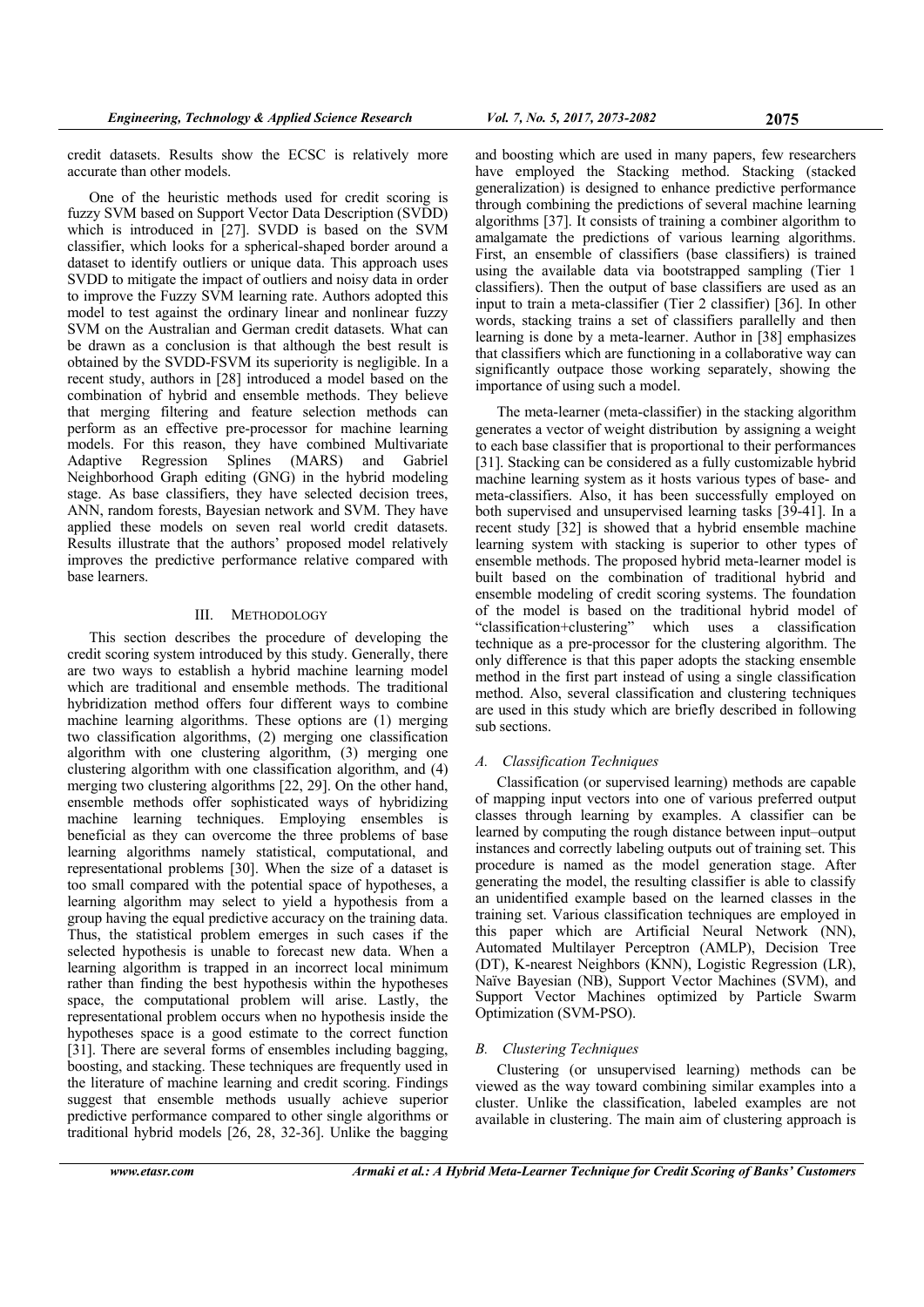to increase the resemblance between the group members. Moreover, the data between different clusters should have the highest dissimilarity. Conversely, the highest data similarity should exist within each cluster [42]. There are two categories for clustering algorithms, which are partitional and hierarchical clustering algorithms but the former is much more popular [43]. Partitional clustering has been widely implemented in many credit scoring problems. K-means and expectation maximization are two renowned partitional clustering algorithms. In contrast, hierarchical clustering generates clusters according to a hierarchy by means of the accumulation algorithm. Then, a different single cluster will be merged individually until fulfilling some rules. The outcome will create a series of branching partitions. This study uses five clustering algorithms namely Expectation Maximization (EM), K-means (KM), Fuzzy C-means (FCM), Density-based spatial clustering of applications with noise (DBSCAN), and Self-organizing Maps (SOM).

#### *C. The Hybrid Meta-Learner Model*

This study introduces a new hybrid method for credit scoring which is a mixture of traditional hybrid and stacking ensemble methods. The idea comes from the traditional hybrid model of "classification plus clustering" due to the fact that clustering is an unsupervised learning method and it is unable to distinguish data accurately like supervised approaches. Therefore, a classifier or set of classifiers can be trained first, and then the output can be used as the input for the clustering technique to improve the clustering results. In this process, instead of using a single classification algorithm in the first part of the hybrid model, a stacking ensemble method will be used. This stacking model utilizes three different base classifiers (level 0 generalizers) to train the meta-classifier (level 1 generalizer). In the second part, several clustering techniques will be interchangeably used in order to find which combination of algorithms yield the best results. One of the advantages on this hybrid system is placing a deep learning algorithm (DL) in the heart of the proposed model as the metalearner. Owing to the great learning ability of DL, the predictive performance of the model is expected to improve significantly. For the first time, the concept of DL is proposed in 2006. This algorithm is defined in the framework of deep belief networks (DBN). Later, DL has caused considerable amount of scientific researches in several fields [45-47]. This algorithm as a feature selection technique, tries to get feature abstractions at the high-levels through learning various feature

structures in the training process. Every DL iteration is an unsupervised learning process for feature extraction, and the mix of different layers has the ability to create a deep supervised predictor [48]. DL has various theoretical frameworks, but this study utilizes the H2O version, which is based on the feedforward architecture. As shown in the Figure 1, the main part of the DL model is the neuron which is inspired by the human neural system. In this model, the weighted mix of input signals  $\alpha$  is combined, and then an output signal  $f(\alpha)$  conveyed by the connected neuron. The nonlinear activation function and neuron's activation threshold (bias) are denoted by f and b, respectively [49].



Fig. 1. The neuron architecture in the deep learning model

The weights which are connecting neurons and biases with other neurons define the output of the whole network. The error on the labeled training data should be minimized through weight adjustment procedure in order to make learning possible. Specifically, the aim is to minimize the loss function of  $L(W; B \mid j)$  for every training example j [49]. DL as the meta-learner in the stacking algorithm creates a vector of weight distribution by giving a weight to each base classifier that is proportional to their performances. Stacking can be seen as a completely customizable hybrid machine learning technique since it embraces various types of base- and metaclassifiers. This study employs different types of classifiers and clusterers to be used in this hybrid model. In the literature, many works have been done by developing hybrid credit rating models only by choosing single learning algorithms as the baselines but this study adopts the stacking ensemble method as the baseline of the hybrid model. Furthermore, the aim is to compare several versions of the proposed hybrid model by selecting various mix of classification and clustering algorithms in order to find the best model. Figure 2 illustrates the framework for the proposed hybrid meta-learner model.



Fig. 2. The hybrid meta-learner model

*www.etasr.com Armaki et al.: A Hybrid Meta-Learner Technique for Credit Scoring of Banks' Customers*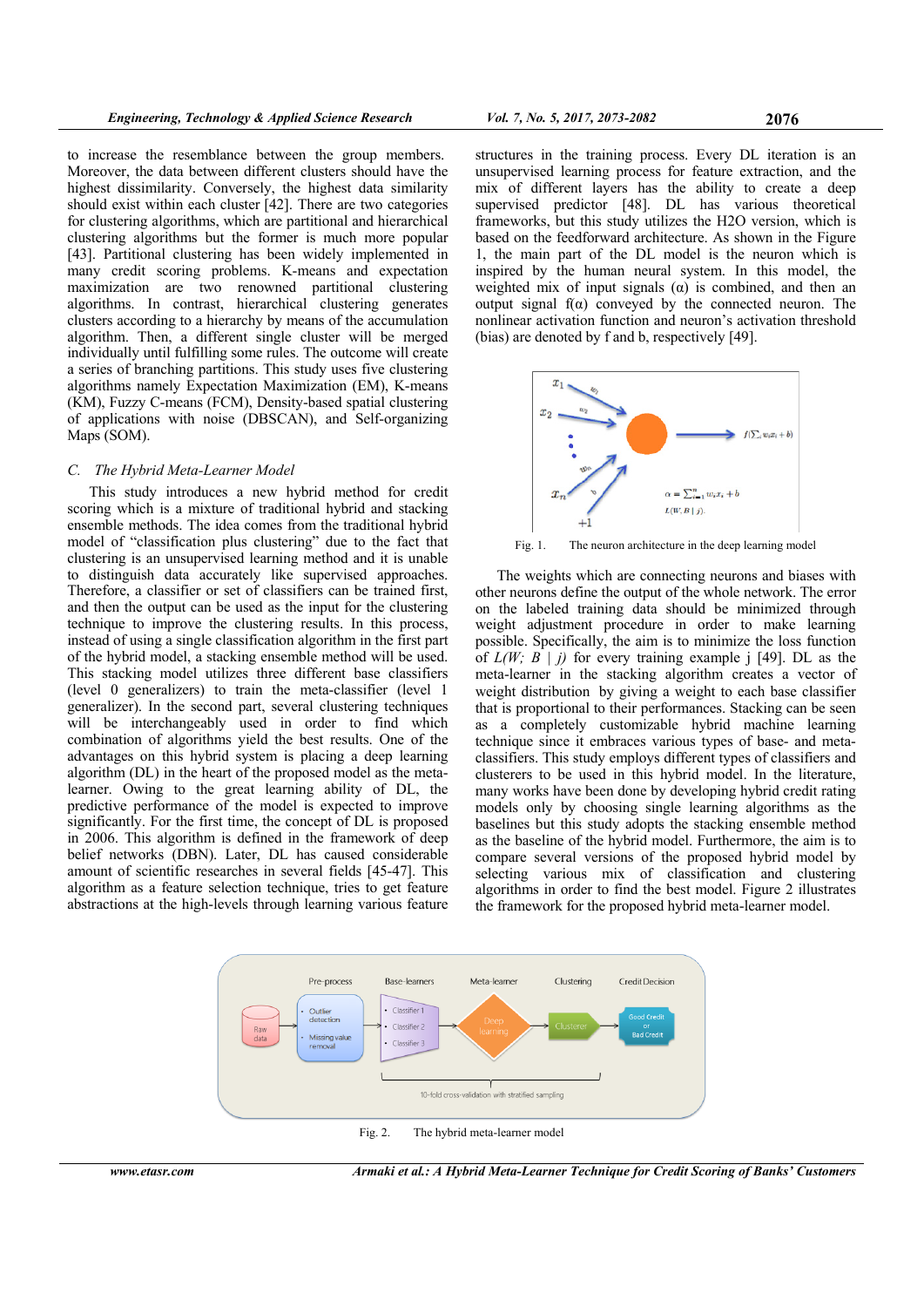After collecting the desired datasets, the pre-process treatment should be applied on the data. In this stage, those data points which are considered as outliers or anomalies should be removed from datasets. For this reason, a distancebased outlier detection algorithm is used to identify n outliers in the given dataset based on the distance to their k nearest neighbors [50]. Also, those examples with missing feature values are removed from datasets. Then, a combination of three classifier algorithms is interchangeably selected out of various classifiers as the base learners. As mentioned before, the stacking model is equipped with DL algorithm as the metalearner. The stacking model uses the results of base learners (level 0 generalizers) to train the meta-learner (level 1 generalizers). In the next step, the results of the DL as the processed data are fed into the clustering unit. Hence, it is expected to see significant improvement in the prediction accuracy of the model. The performances of models are compared after applying 10-fold cross-validation with stratified sampling during the training and testing stages. Therefore, each dataset is divided into 10 unique subsets (strata), in which any

9 of the 10 subsets are used for training and the leftover for testing. In other words, each model will be trained and tested 10 times.

### *D. Data*

Financial institutions need to have a system for evaluating the credit risk of their customers when granting loans. But before that, they need to make sure that the accuracy of their system is at the acceptable level. Since, it is very difficult to assess the performance of a credit scoring system against private datasets, it is necessary to measure its performance against some benchmark datasets. As a result, we study four real-life datasets to evaluate the predictive power of our proposed hybrid meta-learner model. Table I displays the characteristics of the datasets. Particularly, the first three datasets are considered as benchmark datasets in the literature. They are related to consumer credit card loans from Australia, Germany, and Japan; and collected from the UCSD data repository. The last dataset is related to consumer loans in Iran and collected from Mellat Bank.

| <b>TABLE I</b><br><b>CHARACTERISTICS OF THE DATA SETS</b> |             |       |      |       |                                          |  |  |  |  |  |
|-----------------------------------------------------------|-------------|-------|------|-------|------------------------------------------|--|--|--|--|--|
| Data set                                                  | #Attributes | #Good | #Bad | Total | Source                                   |  |  |  |  |  |
| Australian (AUS)                                          |             | 307   | 383  | 690   | UCI Machine Learning Database Repository |  |  |  |  |  |
| German (GER)                                              | 24          | 700   | 300  | 1000  | UCI Machine Learning Database Repository |  |  |  |  |  |
| Japanese (JPN)                                            |             | 296   | 357  | 653   | UCI Machine Learning Database Repository |  |  |  |  |  |
| Iranian (IRA)                                             |             | 9351  | 649  | 10000 | Mellat Bank                              |  |  |  |  |  |

## *E. Evaluation Strategies*

In order to assess the predictive power of the developed models, prediction accuracy rate and F-measure which is the harmonic mean of precision and recall are taken into account. Precision shows the accuracy degree of classification results and recall is the success rate of identifying classification results. Moreover, besides from these evaluation methods, type I and II errors are also shown for the best model in each dataset (Table II). These evaluation methods can be calculated as follows:

$$
Accuracy = \frac{TP + TN}{TP + TN + FP + FN} \ \mathbf{F} - \text{measure} = \frac{2TP}{2TP + FP + FN}
$$

TABLE II. CONFUSION MATRIX FOR A CREDIT SCORING PROBLEM

|                   | Good applicant | <b>Bad applicant</b>        |
|-------------------|----------------|-----------------------------|
| Predicted as Good | ΓN             | FN                          |
| Predicted as Bad  | FP             | гD                          |
|                   |                | Note: Positive class is Bad |

## IV. EMPIRICAL RESULTS

#### *A. The Single Baseline Classifiers*

Table III shows the prediction accuracy, F-measure and average rank of single baseline classifiers. In order to rank the performance of the models, we choose the average rank method as presented in [23].

TABLE III. ACCURACY, F-MEASURE AND AVERAGE RANK OF THE SINGLE BASELINE MODELS

| Model         |       |            | Accuracy |       |       | <b>F-measure</b> | <b>Average Rank</b> |       |          |           |
|---------------|-------|------------|----------|-------|-------|------------------|---------------------|-------|----------|-----------|
|               | AUS   | <b>GER</b> | JPN      | IRA   | AUS   | GER              | JPN                 | IRA   | Accuracy | F-measure |
| <b>SVMPSO</b> | 97.54 | 93.90      | 98.47    | 98.92 | 97.15 | 88.68            | 98.62               | 91.54 | 1.00     | 1.00      |
| <b>NN</b>     | 87.54 | 81.20      | 87.29    | 98.66 | 86.65 | 66.19            | 87.70               | 89.25 | 3.00     | 3.00      |
| AMLP          | 87.10 | 77.40      | 87.90    | 98.57 | 85.53 | 65.65            | 88.47               | 88.62 | 3.75     | 3.75      |
| LR.           | 87.68 | 73.40      | 88.82    | 96.21 | 86.82 | 64.53            | 89.62               | 76.65 | 4.00     | 3.25      |
| DT            | 86.81 | 68.00      | 86.68    | 98.89 | 86.32 | 46.67            | 86.80               | 90.65 | 5.00     | 4.50      |
| <b>SVM</b>    | 85.51 | 77.90      | 86.52    | 94.75 | 85.03 | 55.71            | 86.67               | 48.58 | 5.50     | 6.50      |
| <b>KNN</b>    | 73.33 | 74.80      | 74.89    | 95.48 | 63.35 | 37.31            | 77.66               | 54.34 | 6.75     | 7.50      |
| NB            | 80.72 | 74.40      | 80.40    | 93.29 | 75.77 | 60.25            | 83.55               | 52.11 | 7.00     | 6.50      |

Note: All the numbers are in percentage form. The analyses are carried out in RapidMiner 7.2 program.

This method helps us compare various model performances and identify the top performers. As shown, the SVMPSO has shown the best predictive accuracy and F-measure and it is ranked first among the other baseline classifiers. SVMs are first

introduced by authors in [51] as a form of linear classifiers. SVMs can be utilized for twofold classification with the aim of generating a best hyperplane (line) that sorts the input information into two classes (bad or good credit) [52]. As a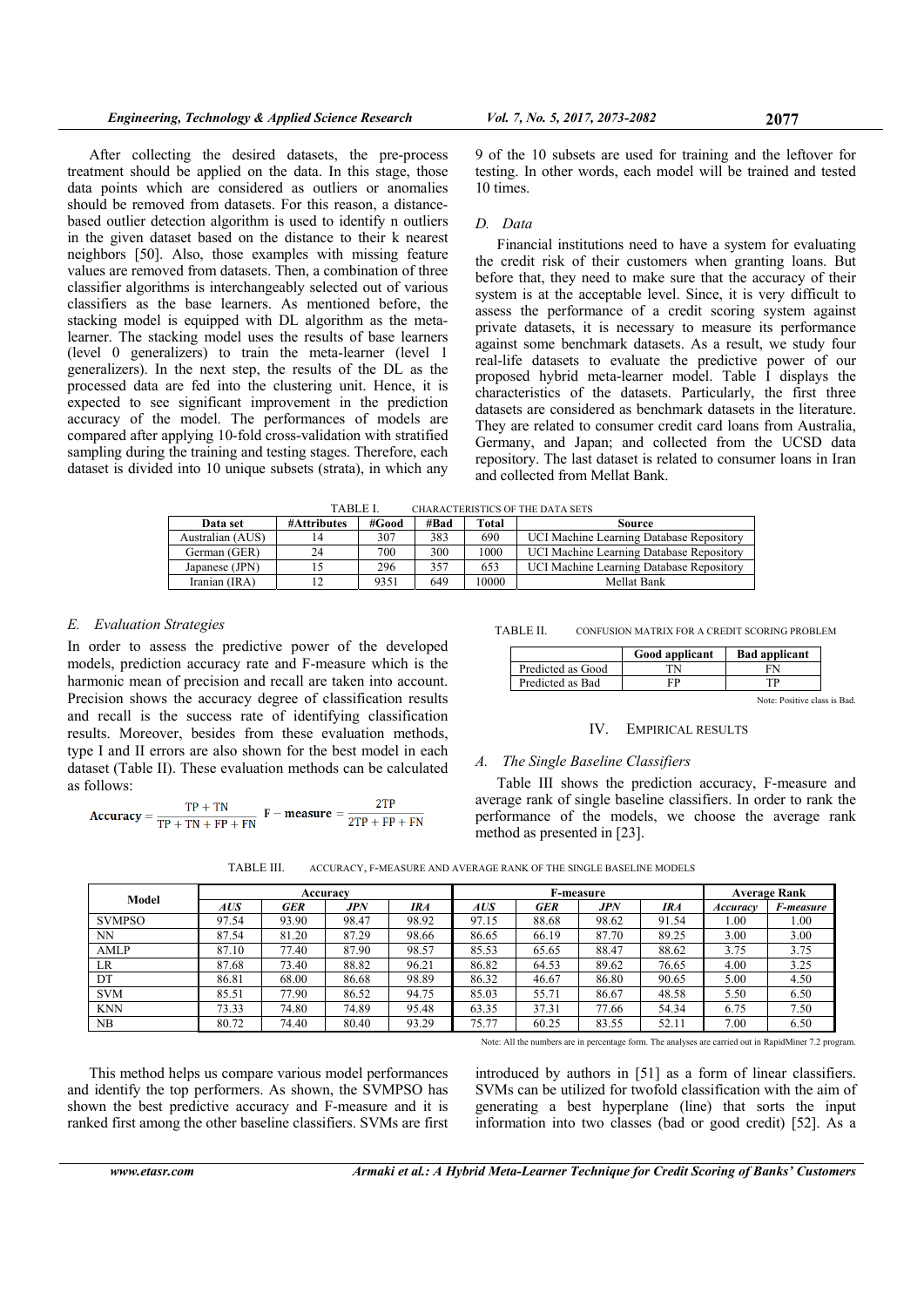population-based stochastic optimization approach, particle swarm optimization (PSO) works via simulating the birds' behavior inside a flock. This algorithm is introduced by authors in [53] and [54]. PSO can be used to improve the accuracy of SVMs through identifying the best hyperplane which separates two classes. As can be seen from the results, the SVM-PSO is one of the highly accurate heuristic classifiers but only few studies have applied this method. According to the results, the second and third best performers are NN and AMLP. Conversely, the worst predictive performance on average belongs to NB. Here, F-measure shows the overall performance of the model via combining precision and recall values.

### *B. The Hybrid Meta-Learner Models*

Table IV represents the prediction accuracy, F-measure and average rank of the best hybrid meta-learner models. As it is shown in this table, the (KNN-NN-SVMPSO)-(DL)- (DBSCAN) model has achieved the best accuracy rate and Fmeasure compared with other hybrid models on all credit

datasets. It is interesting that other high performing models also have the same stacking combination as the best model. It is obvious that employing an optimized version of support vector machine, SVMPSO, has a significant role in improving the accuracy of the results. Moreover, among the clustering algorithms, DBSCAN has highest performance and followed by SOM and FCM. DBSCAN is a data clustering algorithm introduced in [55] and it is a density-based clustering algorithm that groups data points which are closely located together. DBSCAN is known as one of the top performing clustering algorithms in the literature. The advantages of DBSCAN algorithm can be enumerated as follows:

- Unlike the K-means, DBSCAN does not need the number of clusters in the dataset to be specified a priori.
- It has the ability to detect clusters which are arbitrarily shaped. It can even discover a cluster entirely bounded by (but not linked to) a different cluster.

| TABLE IV. | ACCURACY. F-MEASURE AND AVERAGE RANK OF THE BEST HYBRID MODELS |
|-----------|----------------------------------------------------------------|
|-----------|----------------------------------------------------------------|

|                                  |            |            | Accuracy   |                    | F-measure  |            |            |            | <b>Average Rank</b> |           |
|----------------------------------|------------|------------|------------|--------------------|------------|------------|------------|------------|---------------------|-----------|
| Model                            | <b>AUS</b> | <b>GER</b> | <b>JPN</b> | <b>IRA</b>         | <b>AUS</b> | <b>GER</b> | <b>JPN</b> | <b>IRA</b> | Accuracy            | F-measure |
| (KNN-NN-SVMPSO)-(DL)-(DBSCAN)    | 99.71      | 99.80      | 99.85      | 99.90              | 99.67      | 99.67      | 99.86      | 99.23      | 2.00                | 2.00      |
| (KNN-NN-SVMPSO)-(DL)-(SOM)       | 99.86      | 99.70      | 99.85      | 99.80              | 99.84      | 99.50      | 99.86      | 98.45      | 2.13                | 2.13      |
| (KNN-NN-SVMPSO)-(DL)-(FCM)       | 99.71      | 99.70      | 99.85      | 99.74              | 99.67      | 99.50      | 99.86      | 97.99      | 3.25                | 3.25      |
| (KNN-NN-SVMPSO)-(DL)-(EM)        | 99.86      | 99.60      | 99.69      | 99.78              | 99.84      | 99.33      | 99.72      | 98.29      | 3.50                | 3.50      |
| (KNN-NN-SVMPSO)-(DL)-(KM)        | 99.71      | 99.70      | 99.69      | 99.72              | 99.67      | 99.50      | 99.72      | 97.82      | 4.13                | 4.13      |
| $(DT-KNN-NN)$ - $(DL)$ - $(FCM)$ | 95.65      | 97.70      | 94.33      | 99.48              | 95.07      | 96.19      | 94.71      | 95.95      | 11.88               | 11.38     |
| $(DT-KNN-NN)-(DL)-(KM)$          | 95.94      | 97.90      | 93.88      | 99.48              | 95.39      | 96.45      | 94.30      | 95.91      | 12.13               | 13.50     |
| (KNN-NN-SVM)-(DL)-(FCM)          | 95.22      | 98.10      | 94.33      | 99.46              | 94.60      | 96.82      | 94.78      | 95.78      | 15.00               | 14.63     |
| (NB-KNN-NN)-(DL)-(FCM)           | 95.65      | 97.80      | 94.03      | 99.43              | 95.03      | 96.33      | 94.42      | 95.61      | 16.00               | 16.75     |
| (KNN-NN-SVM)-(DL)-(DBSCAN)       | 95.80      | 97.70      | 94.03      | 99.42              | 95.25      | 96.10      | 94.48      | 95.53      | 16.50               | 15.38     |
| $(KNN-NN-LR)-(DL)-(SOM)$         | 95.65      | 97.60      | 94.18      | 99.42              | 95.07      | 95.99      | 94.54      | 95.44      | 17.25               | 17.63     |
| (DT-KNN-NN)-(DL)-(EM)            | 95.80      | 97.10      | 93.87      | 99.55              | 95.27      | 95.09      | 94.40      | 96.45      | 17.38               | 16.75     |
| (DT-KNN-NN)-(DL)-(DBSCAN)        | 95.36      | 97.80      | 93.72      | 99.55              | 94.61      | 96.28      | 94.12      | 96.51      | 17.75               | 18.50     |
| $(NB-KNN-NN)-(DL)-(EM)$          | 95.36      | 97.40      | 94.49      | 99.45              | 94.70      | 95.65      | 94.87      | 95.74      | 17.88               | 18.00     |
| (KNN-NN-AMLP)-(DL)-(EM)          | 96.52      | 95.90      | 94.03      | 99.46              | 96.03      | 92.79      | 94.45      | 95.73      | 17.88               | 18.25     |
| (KNN-NN-AMLP)-(DL)-(FCM)         | 95.51      | 95.70      | 94.49      | 99.47              | 94.99      | 92.77      | 94.99      | 95.80      | 17.88               | 17.75     |
| (KNN-NN-AMLP)-(DL)-(DBSCAN)      | 93.91      | 98.20      | 94.49      | 99.41              | 93.02      | 97.01      | 94.89      | 95.28      | 18.87               | 19.50     |
| (KNN-NN-AMLP)-(DL)-(KM)          | 95.51      | 96.00      | 94.18      | 99.47              | 94.82      | 93.22      | 94.49      | 95.87      | 19.00               | 20.13     |
| (KNN-NN-AMLP)-(DL)-(SOM)         | 94.93      | 98.30      | 94.33      | 99.39              | 94.14      | 97.12      | 94.78      | 95.27      | 19.63               | 19.13     |
| (KNN-NN-LR)-(DL)-(DBSCAN)        | 95.51      | 98.10      | 94.18      | 99.37              | 94.89      | 96.85      | 94.69      | 95.17      | 19.63               | 18.00     |
| $(DT-KNN-NN)-(DL)-(SOM)$         | 95.07      | 97.30      | 94.03      | 99.52              | 94.48      | 95.43      | 94.42      | 96.23      | 20.13               | 20.88     |
| $(KNN-NN-LR)-(DL)-(KM)$          | 95.36      | 97.50      | 94.03      | 99.44              | 94.81      | 95.83      | 94.53      | 95.71      | 20.50               | 18.88     |
| $(NB-KNN-NN)-(DL)-(KM)$          | 95.65      | 97.50      | 93.72      | $\overline{99.43}$ | 95.15      | 95.81      | 94.23      | 95.48      | 21.13               | 21.00     |
| (KNN-NN-LR)-(DL)-(FCM)           | 95.80      | 97.20      | 93.87      | 99.42              | 95.19      | 95.29      | 94.32      | 95.47      | 21.25               | 21.88     |
| (NB-KNN-NN)-(DL)-(DBSCAN)        | 95.51      | 96.90      | 94.18      | 99.41              | 95.06      | 94.70      | 94.60      | 95.52      | 22.75               | 19.88     |
| $(KNN-NN-LR)-(DL)-(EM)$          | 95.51      | 97.00      | 93.87      | 99.43              | 95.01      | 94.92      | 94.43      | 95.52      | 23.63               | 22.38     |
| $(LR-NN-AMLP)-(DL)-(KM)$         | 95.65      | 95.40      | 93.11      | 99.46              | 95.03      | 91.87      | 93.58      | 95.76      | 23.88               | 24.38     |
| $(KNN-NN-SVM)-(DL)-(KM)$         | 95.36      | 97.70      | 93.42      | 99.41              | 94.82      | 96.10      | 94.07      | 95.39      | 24.38               | 24.13     |
| $(KNN-NN-SVM)-(DL)-(EM)$         | 95.65      | 97.50      | 93.87      | 99.37              | 95.02      | 95.77      | 94.32      | 95.00      | 24.38               | 25.88     |
| (NB-KNN-NN)-(DL)-(SOM)           | 95.36      | 97.20      | 93.87      | 99.41              | 94.74      | 95.38      | 94.33      | 95.39      | 25.88               | 25.63     |
| $(LR-NN-AMLP)-(DL)-(EM)$         | 93.04      | 97.70      | 92.50      | 99.45              | 92.23      | 96.17      | 93.17      | 95.62      | 26.50               | 26.75     |
| (KNN-NN-SVM)-(DL)-(SOM)          | 95.22      | 97.50      | 93.72      | 99.40              | 94.53      | 95.83      | 94.22      | 95.41      | 27.00               | 26.13     |
| (LR-NN-AMLP)-(DL)-(DBSCAN)       | 93.33      | 97.60      | 92.8       | 99.43              | 92.51      | 96.00      | 93.41      | 95.47      | 27.75               | 28.62     |
| (LR-NN-AMLP)-(DL)-(SOM)          | 93.91      | 97.20      | 94.03      | 99.39              | 92.91      | 95.29      | 94.44      | 95.15      | 28.00               | 28.63     |
| (LR-NN-AMLP)-(DL)-(FCM)          | 93.91      | 97.60      | 93.42      | 99.36              | 93.16      | 95.86      | 93.99      | 94.94      | 30.75               | 30.75     |
| $(DT-NB-LR)-(DL)-(KM)$           | 94.49      | 89.30      | 90.66      | 99.38              | 93.75      | 83.56      | 91.30      | 95.07      | 35.88               | 35.63     |
| $(DT-NB-LR)-(DL)-(FCM)$          | 93.62      | 88.80      | 91.27      | 99.39              | 92.59      | 82.22      | 91.80      | 95.07      | 36.25               | 37.38     |
| (DT-NB-LR)-(DL)-(DBSCAN)         | 94.20      | 88.50      | 91.27      | 99.38              | 93.38      | 80.21      | 91.82      | 95.02      | 36.25               | 36.50     |
| $(DT-NB-LR)-(DL)-(EM)$           | 93.33      | 89.20      | 90.81      | 99.39              | 92.65      | 80.99      | 91.71      | 95.12      | 37.00               | 37.25     |
| $(DT-NB-LR)-(DL)-(SOM)$          | 93.48      | 89.60      | 91.73      | 99.36              | 92.66      | 82.61      | 92.22      | 94.83      | 37.13               | 37.25     |

Note: See Table III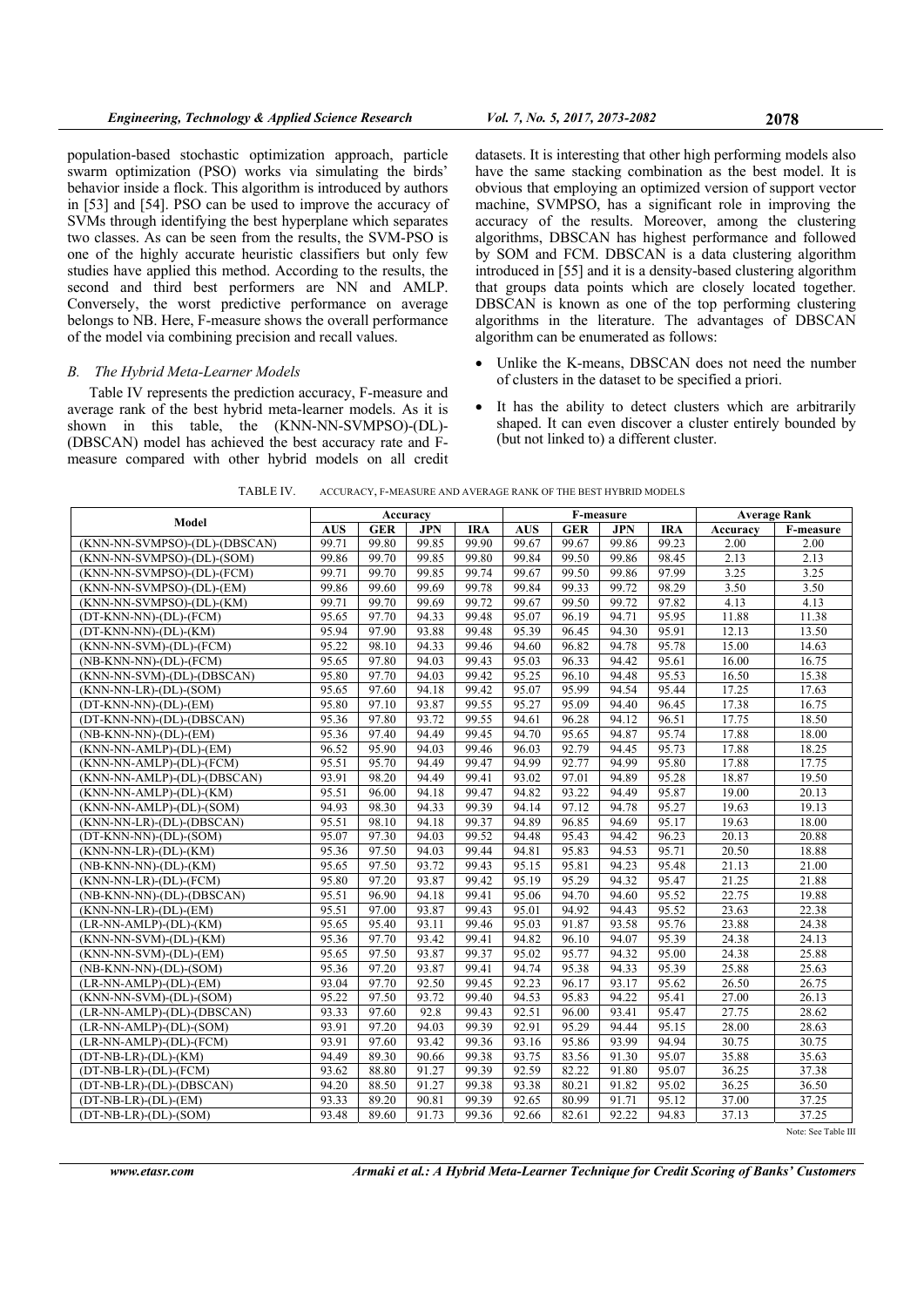Table V compares the best baseline and hybrid models in terms of accuracy, F-measure, type I and II errors. The best hybrid model has improved the accuracy rate and F-measure results of the best baseline model by 2.68% and 5.97% on average, respectively. In contrast, the best hybrid model has reduced the type I and II errors by 79.84% and 95.16% on average, respectively. Furthermore, as we have included three public real-world credit datasets in this study, it is easy to compare the predictive performance of our hybrid models with other studies in the literature.

Table VI presents a comprehensive summary of credit scoring performances of various models which are used in the literature by several researchers. As the Australian and German credit data sets are the most frequently used datasets in the relevant literature, we also collected the results of the papers which have used these two datasets as their benchmarks. As shown, different authors have applied different models in their studies and they found various results in terms of predictive performance. It is interesting that the best performing hybrid model of this study is placed in the first rank based on the prediction accuracy measure. This hybrid credit scoring model has reached to an astonishing 99.71% and 99.80% accuracy on Australian and German datasets, respectively.

TABLE V. AVERAGE PERFORMANCE COMPARISON OF THE BEST BASELINE AND HYBRID MODELS

|             |          | <b>Best baseline</b> |         |          | <b>Best hybrid</b>            |           |          |          |  |  |
|-------------|----------|----------------------|---------|----------|-------------------------------|-----------|----------|----------|--|--|
|             |          | <b>SVMPSO</b>        |         |          | (KNN-NN-SVMPSO)-(DL)-(DBSCAN) |           |          |          |  |  |
|             | Accuracv | F-measure            | Error I | Error II | Accuracv                      | F-measure | Error I  | Error II |  |  |
| <b>AUS</b>  | 97.54    | 97.15                | 0.00    | 5.54     | 99.71                         | 99.67     | 0.26     | 0.33     |  |  |
| <b>GER</b>  | 93.90    | 88.68                | 0.00    | 20.33    | 99.80                         | 99.67     | 0.14     | 0.33     |  |  |
| <b>JPN</b>  | 98.47    | 98.62                | 3.38    | 0.00     | 99.85                         | 99.86     | 0.34     | 0.00     |  |  |
| <b>IRA</b>  | 98.92    | 91.54                | 0.46    | 10.02    | 99.90                         | 99.23     | 0.03     | 1.08     |  |  |
| Average     | 97.21    | 94.00                | 0.96    | 8.97     | 99.82                         | 99.61     | 0.19     | 0.43     |  |  |
| Improvement |          |                      |         |          | 2.68                          | 5.97      | $-79.84$ | $-95.16$ |  |  |

Note: "Improvement" shows the percentage growth rate for the accuracy and F-measure. It also show the type I and II error reduction rates in percentage.

| TABLE VI.<br>PERFORMANCE COMPARISON OF VARIOUS CREDIT SCORING MODELS IN THE LITERATURE |
|----------------------------------------------------------------------------------------|
|----------------------------------------------------------------------------------------|

| Model                         | Australian     | German         | Rank            | Author(s)                                                                    | Year |
|-------------------------------|----------------|----------------|-----------------|------------------------------------------------------------------------------|------|
| (KNN-NN-SVMPSO)-(DL)-(DBSCAN) | 99.71          | 99.80          |                 | (This study)                                                                 | 2017 |
| MC-LR (Intersection)          | 99.11          | 99.18          | $\overline{2}$  | Tsai, Hsu [56]                                                               | 2013 |
| Hybrid SOM-KM-NN              | 97.98          | 98.46          | $\overline{3}$  | Hsieh [17]                                                                   | 2005 |
| $MLP + FS$                    |                | 97.20          | $\overline{4}$  | Analide <sup>[57]</sup>                                                      | 2011 |
| LibSVM                        | 86.38          | 94.00          | 5               | Peng, Kou, Shi, Chen [58]                                                    | 2008 |
| Hybrid NN                     | 91.61          | 87.45          | 6               | Tsai, Hung [59]                                                              | 2014 |
| <b>AMMLP</b>                  | 92.75          | 84.67          | $\tau$          | Marcano-Cedeno, Marin-De-La-Barcena, Jiménez-Trillo,<br>Pinuela, Andina [60] | 2011 |
| Gaussian classifier           | 92.6           | 83.80          | 8               | Somol, Baesens, Pudil, Vanthienen [61]                                       | 2005 |
| <b>ANN</b>                    | 97.32          | 78.97          | 9               | Tsai, Wu [62]                                                                | 2008 |
| <b>VBDTM</b>                  | 91.97          | 81.64          | 10              | Zhang, Zhou, Leung, Zheng [63]                                               | 2010 |
| DeepSVM                       | 88.98          | 83.70          | $\overline{11}$ | Qi, Wang, Tian, Zhang [64]                                                   | 2016 |
| <b>PSO-SVM</b>                | 91.03          | 81.62          | $\overline{12}$ | Lin, Ying, Chen, Lee [65]                                                    | 2008 |
| <b>SVM</b>                    | 85.70          | $\overline{a}$ | 13              | Martens, Baesens, Van Gestel, Vanthienen [66]                                | 2007 |
| <b>CLC</b>                    | 86.52          | 84.80          | 14              | Luo, Cheng, Hsieh [67]                                                       | 2009 |
| <b>MLP</b>                    | 90.20          | 79.11          | 15              | Tsai [68]                                                                    | 2008 |
| 2SGP                          | 89.17          | 79.49          | 16              | Huang, Tzeng, Ong [69]                                                       | 2006 |
| $GNG + MARS$                  | 88.10          | 79.00          | 17              | Ala'raj, Abbod [28]                                                          | 2016 |
| RS-Bagging DT                 | 88.17          | 78.36          | 18              | Wang, Ma, Huang, Xu [24]                                                     | 2012 |
| Genetic programming           | 88.27          | 77.34          | 19              | Ong, Huang, Tzeng [16]                                                       | 2005 |
| Parallel Random Forest        | 89.40          | 76.20          | $\overline{20}$ | Van Sang, Nam, Nhan [70]                                                     | 2016 |
| LS-SVM                        | 90.40          | 74.60          | 21              | Baesens, Van Gestel, Viaene, Stepanova, Suykens, Vanthienen [71]             | 2003 |
| FA-MLP                        | 86.08          | 78.76          | $\overline{22}$ | Tsai [72]                                                                    | 2009 |
| $SVM + GA$                    | 86.90          | 77.92          | 23              | Huang, Chen, Wang [73]                                                       | 2007 |
| <b>SVDD-FSVM</b>              | 87.25          | 77.30          | 24              | Shi, Xu [27]                                                                 | 2016 |
| <b>RBF-SVM</b>                | 87.52          | 76.60          | 25              | Ping, Yongheng [74]                                                          | 2011 |
| Genetic Fuzzy classifier      | 88.60          | 75.00          | 26              | Lahsasna, Ainon, Wah [11]                                                    | 2010 |
| Mixture-of-experts network    | 87.25          | 76.30          | 27              | West [5]                                                                     | 2000 |
| $LDA + SVM$                   | 86.52          | 76.70          | $28\,$          | Chen,Li <sup>[75]</sup>                                                      | 2010 |
| <b>Bayes</b>                  | 86.70          | 76.00          | 29              | Hoffmann, Baesens, Mues, Van Gestel, Vanthienen [76]                         | 2007 |
| GR-GA-SVM                     | 86.84          | 75.75          | 30              | Liu, Fu, Lin [77]                                                            | 2010 |
| <b>RS-LMNC</b>                | 87.05          | 74.67          | $\overline{31}$ | Nanni, Lumini [78]                                                           | 2009 |
| Adopted CBA                   | 86.96          | 74.40          | 32              | Lan, Janssens, Chen, Wets [79]                                               | 2006 |
| HGA-NN                        | $\blacksquare$ | 78.90          | $\overline{33}$ | Oreski, Oreski, Oreski [80]                                                  | 2012 |
| <b>ECSC</b>                   | 86.86          | 70.60          | 34              | Xiao, Xiao, Wang [26]                                                        | 2016 |

Note: The above models are ranked based on their average performances on Australian and German credit datasets.

*www.etasr.com Armaki et al.: A Hybrid Meta-Learner Technique for Credit Scoring of Banks' Customers*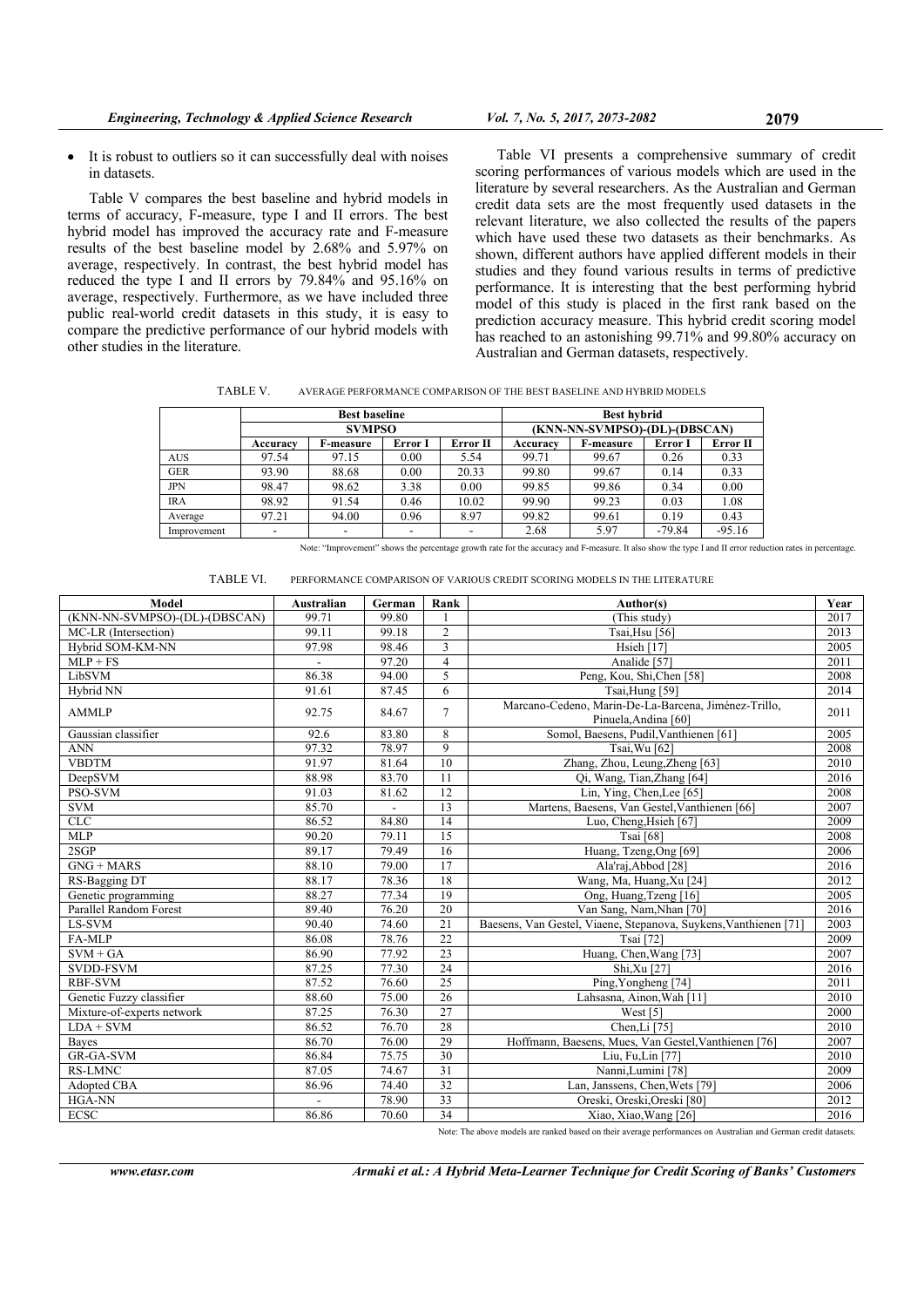#### V. CONCLUSION

As financial institutions are exposed to credit risk when issuing consumer loans, developing reliable credit scoring systems is crucial for them. Since, machine learning methods have demonstrated their applicability and merit, this study develops and compares several hybrid machine learning approaches for the credit scoring problem. In this paper, a novel framework is proposed for hybrid meta-learning to improve the predictive performance of credit scoring models. Based on the selected datasets, the results show that the hybrid meta-learner model of (KNN-NN-SVMPSO)-(DL)-(DBSCAN) outpaces all the literature's baseline classifiers in terms of accuracy rate and type I/II errors. This model also outperforms the best models used in the relevant literature in terms of accuracy rate with a significant margin. The findings of this study give us the insight to realize which type of hybrid machine learning techniques is capable of achieving higher accuracy and lower error rates in the case of credit scoring. Also, it is clear that the optimized version of support vector machine, SVMPSO, and deep learning algorithms have significant roles in enhancing predictive power of the proposed models. As a result, it is believed that using the best credit scoring model identified by this study can help financial institutions to make more accurate and confident credit decisions in the future. For further studies, several issues can be studied in the future. One of them can be the reduction of feature dimensionality. To be precise, the pre-process treatment of selected datasets for dimensionality reduction or feature selection can be beneficial to achieve better prediction precision [72]. Although, this paper is quite rich in terms of employing various machine learning algorithms, there are other techniques which can be applied for further comparisons especially those algorithms which are heuristically optimized. Lastly, since this paper specifically concentrates on the credit scoring problem, future studies can examine other problem areas such as corporate loans, house and car loans to identify which hybrid method has the best performance or if the empirical outcomes differ from the results of this paper.

#### **REFERENCES**

- [1] D. J. Hand, W. E. Henley, "Statistical classification methods in consumer credit scoring: a review", Journal of the Royal Statistical Society: Series A (Statistics in Society), Vol. 160, No. 3, pp. 523-541, 1997
- [2] C. R. Abrahams, M. Zhang, Fair lending compliance: Intelligence and implications for credit risk management, John Wiley & Sons, 2008
- [3] E. Rosenberg, A. Gleit, "Quantitative methods in credit management: a survey", Operations Research, Vol. 42, No. 4, pp. 589-613, 1994
- [4] L. C. Thomas, D. B. Edelman, J. N. Crook, Credit scoring and its applications, SIAM, 2002
- [5] D. West, "Neural network credit scoring models", Computers & Operations Research, Vol. 27, No. 11-12, pp. 1131-1152, 2000
- [6] R. C. Lacher, P. K. Coats, S. C. Sharma, L. F. Fant, "A neural network for classifying the financial health of a firm", European Journal of Operational Research, Vol. 85, No. 1, pp. 53-65, 1995
- [7] T.-S. Lee, I.-F. Chen, "A two-stage hybrid credit scoring model using artificial neural networks and multivariate adaptive regression splines", Expert Systems with Applications, Vol. 28, No. 4, pp. 743-752, 2005
- [8] H. Abdou, J. Pointon, A. El-Masry, "Neural nets versus conventional techniques in credit scoring in Egyptian banking", Expert Systems with Applications, Vol. 35, No. 3, pp. 1275-1292, 2008
- [9] M.-C. Chen, S.-H. Huang, "Credit scoring and rejected instances reassigning through evolutionary computation techniques", Expert Systems with Applications, Vol. 24, No. 4, pp. 433-441, 2003
- [10] V. S. Desai, J. N. Crook, G. A. Overstreet, "A comparison of neural networks and linear scoring models in the credit union environment", European Journal of Operational Research, Vol. 95, No. 1, pp. 24-37, 1996
- [11] A. Lahsasna, R. N. Ainon, T. Y. Wah, "Enhancement of transparency and accuracy of credit scoring models through genetic fuzzy classifier", Maejo International Journal of Science and Technology, Vol. 4, No. 1, pp. 136-158, 2010
- [12] T.-S. Lee, C.-C. Chiu, C.-J. Lu, I.-F. Chen, "Credit scoring using the hybrid neural discriminant technique", Expert Systems with applications, Vol. 23, No. 3, pp. 245-254, 2002
- [13] M.-C. Tsai, S.-P. Lin, C.-C. Cheng, Y.-P. Lin, "The consumer loan default predicting model–An application of DEA–DA and neural network", Expert Systems with applications, Vol. 36, No. 9, pp. 11682- 11690, 2009
- [14] J. N. Crook, D. B. Edelman, L. C. Thomas, "Recent developments in consumer credit risk assessment", European Journal of Operational Research, Vol. 183, No. 3, pp. 1447-1465, 2007
- [15] Z. Huang, H. Chen, C.-J. Hsu, W.-H. Chen, S. Wu, "Credit rating analysis with support vector machines and neural networks: a market comparative study", Decision Support Systems, Vol. 37, No. 4, pp. 543- 558, 2004
- [16] C.-S. Ong, J.-J. Huang, G.-H. Tzeng, "Building credit scoring models using genetic programming", Expert Systems with Applications, Vol. 29, No. 1, pp. 41-47, 2005
- [17] N.-C. Hsieh, "Hybrid mining approach in the design of credit scoring models", Expert Systems with Applications, Vol. 28, No. 4, pp. 655-665, 2005
- [18] A. Jain, A. M. Kumar, "Hybrid neural network models for hydrologic time series forecasting", Applied Soft Computing, Vol. 7, No. 2, pp. 585-592, 2007
- [19] H. Kim, K. Shin, "A hybrid approach based on neural networks and genetic algorithms for detecting temporal patterns in stock markets", Applied Soft Computing, Vol. 7, No. 2, pp. 569-576, 2007
- [20] R. Malhotra, D. K. Malhotra, "Differentiating between good credits and bad credits using neuro-fuzzy systems", European Journal of Operational research, Vol. 136, No. 1, pp. 190-211, 2002
- [21] J. Huysmans, B. Baesens, J. Vanthienen, T. Van Gestel, "Failure prediction with self organizing maps", Expert Systems with Applications, Vol. 30, No. 3, pp. 479-487, 2006
- [22] C. Tsai, M. Chen, "Credit rating by hybrid machine learning techniques", Applied Soft Computing, Vol. 10, No. 2, pp. 374-380, 2010
- [23] I. Brown, C. Mues, "An experimental comparison of classification algorithms for imbalanced credit scoring data sets", Expert Systems with Applications, Vol. 39, No. 3, pp. 3446-3453, 2012
- [24] G. Wang, J. Ma, L. Huang, K. Xu, "Two credit scoring models based on dual strategy ensemble trees", Knowledge-Based Systems, Vol. 26, pp. 61-68, 2012
- [25] T. Harris, "Credit scoring using the clustered support vector machine", Expert Systems with Applications, Vol. 42, No. 2, pp. 741-750, 2015
- [26] H. Xiao, Z. Xiao, Y. Wang, "Ensemble classification based on supervised clustering for credit scoring", Applied Soft Computing, Vol. 43, pp. 73-86, 2016
- [27] J. Shi, B. Xu, "Credit Scoring by Fuzzy Support Vector Machines with a Novel Membership Function", Journal of Risk and Financial Management, Vol. 9, No. 4, pp. 13, 2016
- [28] M. Ala'raj, M. F. Abbod, "A new hybrid ensemble credit scoring model based on classifiers consensus system approach", Expert Systems with Applications, Vol. 64, pp. 36-55, 2016
- [29] M. J. Lenard, G. R. Madey, P. Alam, "The design and validation of a hybrid information system for the auditor's going concern decision", Journal of Management Information Systems, Vol. 14, No. 4, pp. 219- 237, 1998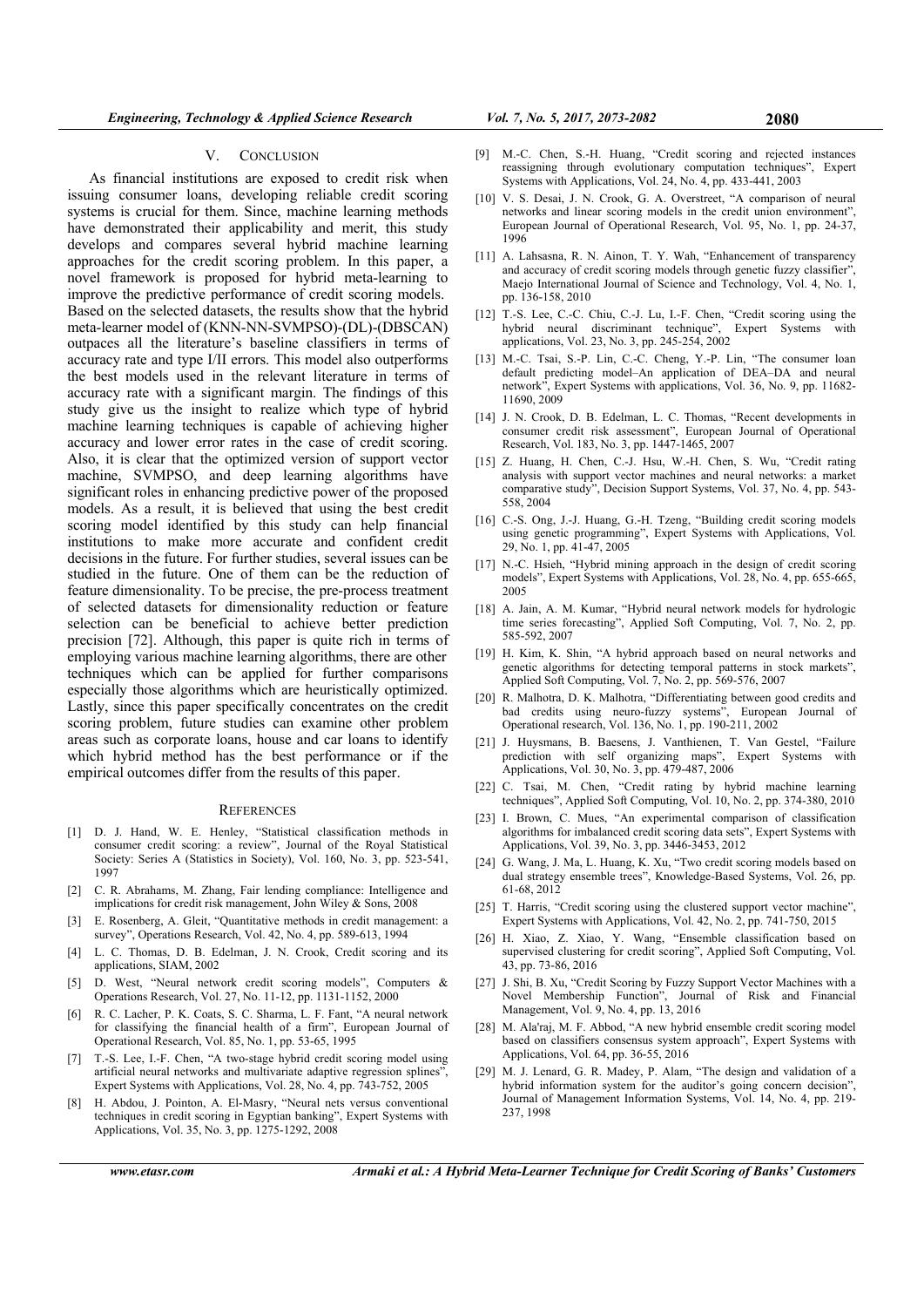- [30] T. G. Dietterich, "Ensemble learning", The handbook of brain theory and neural networks, Vol. 2, pp. 110-125, 2002
- [31] M. Tavana, K. Puranam, Handbook of Research on Organizational Transformations through Big Data Analytics, IGI Global, 2014
- [32] F. Anifowose, J. Labadin, A. Abdulraheem, "Improving the prediction of petroleum reservoir characterization with a stacked generalization ensemble model of support vector machines", Applied Soft Computing, Vol. 26, pp. 483-496, 2015
- [33] J. Kittler, M. Hatef, R. P. Duin, J. Matas, "On combining classifiers", IEEE transactions on pattern analysis and machine intelligence, Vol. 20, No. 3, pp. 226-239, 1998
- [34] D. Opitz, R. Maclin, "Popular ensemble methods: An empirical study", Journal of Artificial Intelligence Research, Vol. 11, pp. 169-198, 1999
- [35] M. Pal, "Ensemble learning with decision tree for remote sensing classification", World Academy of Science, Engineering and Technology, Vol. 1, No. 12, pp. 3839-3841, 2007
- [36] D. H. Wolpert, "Stacked generalization", Neural networks, Vol. 5, No. 2, pp. 241-259, 1992
- [37] J. Sill, G. Takacs, L. Mackey, D. Lin, "Feature-weighted linear stacking", arXiv:0911.0460, 2009
- [38] M. Tan, "Multi-agent reinforcement learning: Independent vs. cooperative agents", Tenth International Conference on Machine Learning pp. 330-337, 1993
- [39] . Breiman, "Stacked regressions", Machine learning, Vol. 24, No. 1, pp. 49-64, 1996
- [40] M. Ozay, F. T. Y. Vural, "A new fuzzy stacked generalization technique and analysis of its performance", arXiv:1204.0171, 2012
- [41] P. Smyth, D. Wolpert, "Linearly combining density estimators via stacking", Machine Learning, Vol. 36, No. 1-2, pp. 59-83, 1999
- [42] T. M. Mitchell, Machine learning. 1997, Burr Ridge, IL: McGraw Hill, 1997
- [43] A. K. Jain, M. N. Murty, P. J. Flynn, "Data clustering: a review", ACM Computing Surveys (CSUR), Vol. 31, No. 3, pp. 264-323, 1999
- [44] G. E. Hinton, S. Osindero, Y.-W. Teh, "A fast learning algorithm for deep belief nets", Neural Computation, Vol. 18, No. 7, pp. 1527-1554, 2006
- [45] I. Goodfellow, Q. V. Le, A. M. Saxe, H. Lee, A. Y. Ng, "Measuring invariances in deep networks", 23rd Annual Conference on Neural Information Processing Systems, pp. 646-654, 2009
- [46] D. C. Ciresan, U. Meier, L. M. Gambardella, J. Schmidhuber, "Deep, big, simple neural nets for handwritten digit recognition", Neural Computation, Vol. 22, No. 12, pp. 3207-3220, 2010
- [47] Y. Bengio, "Practical recommendations for gradient-based training of deep architectures", arXiv:1206.5533, 2012
- [48] Y. Bengio, A. Courville, P. Vincent, "Representation learning: A review and new perspectives", IEEE Transactions on Pattern Analysis and Machine Intelligence, Vol. 35, No. 8, pp. 1798-1828, 2013
- [49] A. Candel, V. Parmar, E. LeDell, A. Arora, Deep Learning with H2O, H2O Inc., 2016
- [50] S. Ramaswamy, R. Rastogi, K. Shim, "Efficient algorithms for mining outliers from large data sets", ACM SIGMOD International Conference On Management Of Data, pp. 427-438, 2000
- [51] C. Cortes, V. Vapnik, "Support-vector networks", Machine Learning, Vol. 20, No. 3, pp. 273-297, 1995
- [52] S. Li, W. Shiue, M. Huang, "The evaluation of consumer loans using support vector machines", Expert Systems with Applications, Vol. 30, No. 4, pp. 772-782, 2006
- [53] R. Eberhart, J. Kennedy, "A new optimizer using particle swarm theory", Sixth International Symposium on Micro Machine and Human Science pp. 39-43, 1995
- [54] J. F. Kennedy, J. Kennedy, R. C. Eberhart, Y. Shi, Swarm intelligence, Morgan Kaufmann, 2001
- [55] M. Ester, H. Kriegel, J. Sander, X. Xu, "A density-based algorithm for discovering clusters in large spatial databases with noise", Second International Conference on Knowledge Discovery and Data Mining, pp. 226-231, 1996
- [56] C. F. Tsai, Y. F. Hsu, "A Meta learning Framework for Bankruptcy Prediction", Journal of Forecasting, Vol. 32, No. 2, pp. 167-179, 2013
- [57] F. S. C. Analide, "Information asset analysis: credit scoring and credit suggestion", International Journal of Electronic Business, Vol. 9, No. 3, pp. 203-218, 2011
- [58] Y. Peng, G. Kou, Y. Shi, Z. Chen, "A multi-criteria convex quadratic programming model for credit data analysis", Decision Support Systems, Vol. 44, No. 4, pp. 1016-1030, 2008
- [59] C. Tsai, C. Hung, "Modeling credit scoring using neural network ensembles", Kybernetes, Vol. 43, No. 7, pp. 1114-1123, 2014
- [60] A. Marcano-Cedeno, A. Marin-De-La-Barcena, J. Jimenez-Trillo, J. Pinuela, D. Andina, "Artificial metaplasticity neural network applied to credit scoring", International Journal of Neural Systems, Vol. 21, No. 04, pp. 311-317, 2011
- [61] P. Somol, B. Baesens, P. Pudil, J. Vanthienen, "Filter versus wrapper ‐based feature selection for credit scoring", International Journal of Intelligent Systems, Vol. 20, No. 10, pp. 985-999, 2005
- [62] C. Tsai, J. Wu, "Using neural network ensembles for bankruptcy prediction and credit scoring", Expert Systems with Applications, Vol. 34, No. 4, pp. 2639-2649, 2008
- [63] D. Zhang, X. Zhou, S. C. Leung, J. Zheng, "Vertical bagging decision trees model for credit scoring", Expert Systems with Applications, Vol. 37, No. 12, pp. 7838-7843, 2010
- [64] Z. Qi, B. Wang, Y. Tian, P. Zhang, "When Ensemble Learning Meets Deep Learning: a New Deep Support Vector Machine for Classification", Knowledge-Based Systems, Vol. 107, pp. 54-60, 2016
- [65] S. Lin, K. Ying, S. Chen, Z. Lee, "Particle swarm optimization for parameter determination and feature selection of support vector machines", Expert Systems with Applications, Vol. 35, No. 4, pp. 1817- 1824, 2008
- [66] D. Martens, B. Baesens, T. Van Gestel, J. Vanthienen, "Comprehensible credit scoring models using rule extraction from support vector machines", European Journal of Operational Research, Vol. 183, No. 3, pp. 1466-1476, 2007
- [67] S. Luo, B. Cheng, C. Hsieh, "Prediction model building with clusteringlaunched classification and support vector machines in credit scoring", Expert Systems with Applications, Vol. 36, No. 4, pp. 7562-7566, 2009
- [68] C. F. Tsai, "Financial decision support using neural networks and support vector machines", Expert Systems, Vol. 25, No. 4, pp. 380-393, 2008
- [69] J. Huang, G. Tzeng, C. Ong, "Two-stage genetic programming (2SGP) for the credit scoring model", Applied Mathematics and Computation, Vol. 174, No. 2, pp. 1039-1053, 2006
- [70] H. Van Sang, N. H. Nam, N. D. Nhan, "A novel credit scoring prediction model based on Feature Selection approach and parallel random forest", Indian Journal of Science and Technology, Vol. 9, No. 20, 2016
- [71] B. Baesens, T. Van Gestel, S. Viaene, M. Stepanova, J. Suykens, J. Vanthienen, "Benchmarking state-of-the-art classification algorithms for credit scoring", Journal of the Operational Research Society, Vol. 54, No. 6, pp. 627-635, 2003
- [72] C. Tsai, "Feature selection in bankruptcy prediction", Knowledge-Based Systems, Vol. 22, No. 2, pp. 120-127, 2009
- [73] C. Huang, M. Chen, C. Wang, "Credit scoring with a data mining approach based on support vector machines", Expert Systems with Applications, Vol. 33, No. 4, pp. 847-856, 2007
- [74] Y. Ping, L. Yongheng, "Neighborhood rough set and SVM based hybrid credit scoring classifier", Expert Systems with Applications, Vol. 38, No. 9, pp. 11300-11304, 2011
- [75] F. Chen, F. Li, "Combination of feature selection approaches with SVM in credit scoring", Expert Systems with Applications, Vol. 37, No. 7, pp. 4902-4909, 2010
- [76] F. Hoffmann, B. Baesens, C. Mues, T. Van Gestel, J. Vanthienen, "Inferring descriptive and approximate fuzzy rules for credit scoring using evolutionary algorithms", European Journal of Operational Research, Vol. 177, No. 1, pp. 540-555, 2007